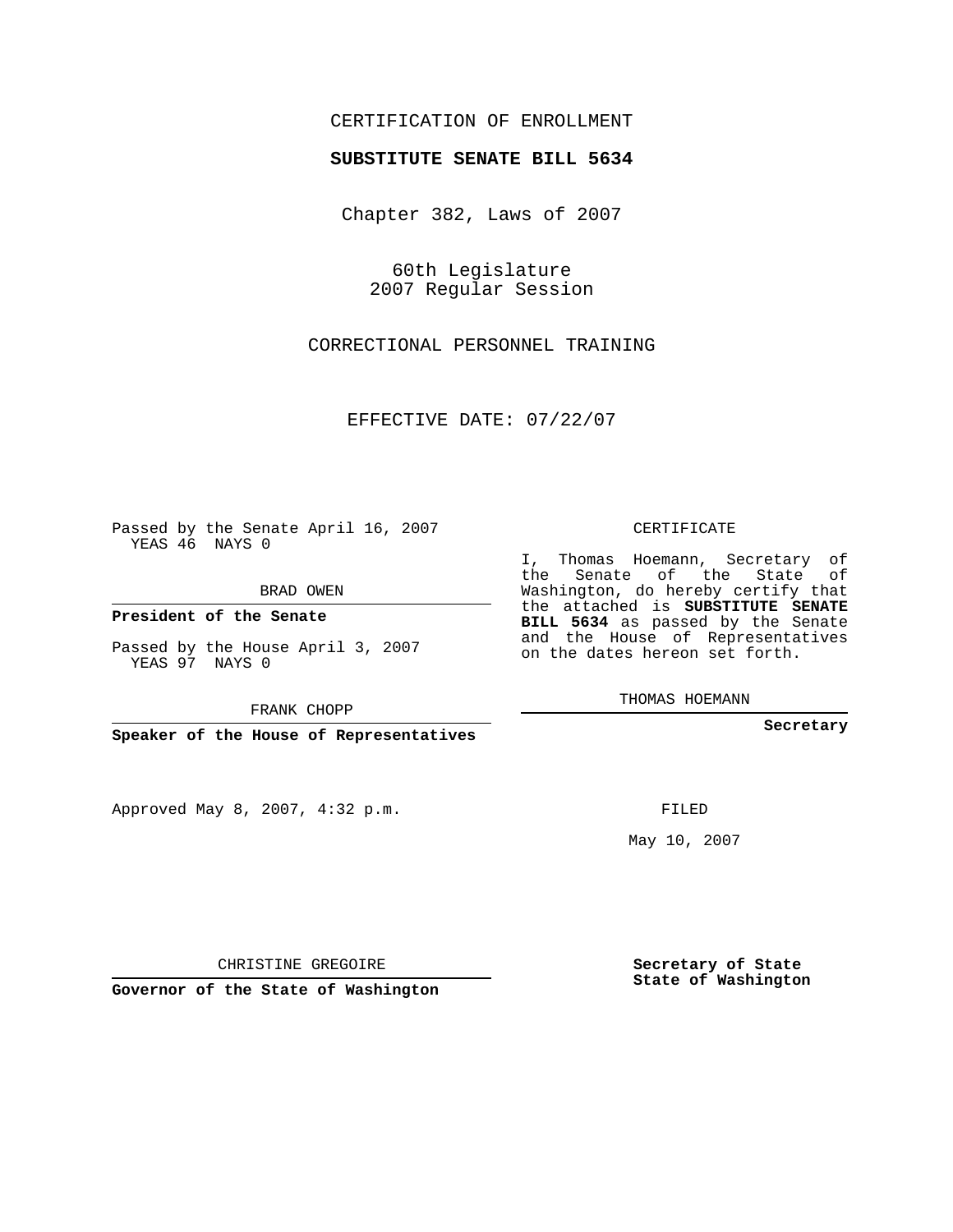# **SUBSTITUTE SENATE BILL 5634** \_\_\_\_\_\_\_\_\_\_\_\_\_\_\_\_\_\_\_\_\_\_\_\_\_\_\_\_\_\_\_\_\_\_\_\_\_\_\_\_\_\_\_\_\_

\_\_\_\_\_\_\_\_\_\_\_\_\_\_\_\_\_\_\_\_\_\_\_\_\_\_\_\_\_\_\_\_\_\_\_\_\_\_\_\_\_\_\_\_\_

AS AMENDED BY THE HOUSE

Passed Legislature - 2007 Regular Session

### **State of Washington 60th Legislature 2007 Regular Session**

**By** Senate Committee on Human Services & Corrections (originally sponsored by Senators Brandland, Kline, McCaslin and Delvin; by request of Criminal Justice Training Commission)

READ FIRST TIME 02/19/07.

 1 AN ACT Relating to corrections personnel training; and amending RCW 2 43.101.220 and 43.101.350.

3 BE IT ENACTED BY THE LEGISLATURE OF THE STATE OF WASHINGTON:

 4 **Sec. 1.** RCW 43.101.220 and 1981 c 136 s 26 are each amended to 5 read as follows:

 (1) The corrections personnel of the state and all counties and municipal corporations initially employed on or after January 1, 1982, shall engage in basic corrections training which complies with 9 standards adopted by the commission ((pursuant to RCW 43.101.160)). The training shall be successfully completed during the first six months of employment of the personnel, unless otherwise extended or waived by the commission, and shall be requisite to the continuation of employment.

14 (2) ((The corrections personnel of the state and all counties and 15 municipal corporations transferred or promoted to a supervisory or 16 management position on or after January 1, 1982, shall engage in 17 supervisory and/or management training which complies with standards 18 adopted by the commission pursuant to RCW 43.101.160. The training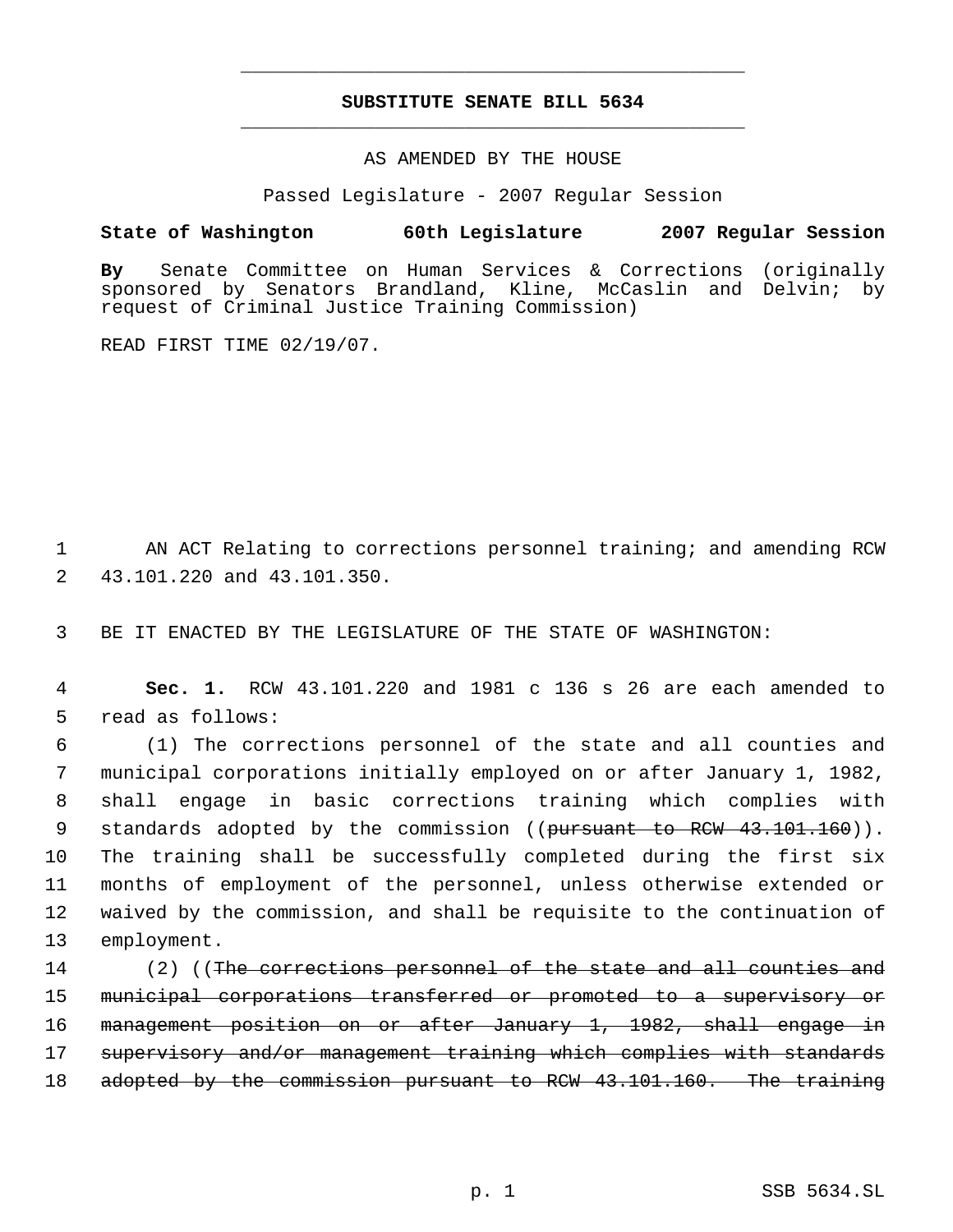1 shall be successfully completed prior to or within the first six months 2 of employment, unless otherwise extended or waived by the commission, and shall be requisite to the continuation of employment.

 $\left(4\right)$  (3)) The commission shall provide the training required in this section, together with facilities, supplies, materials, and the room and board for noncommuting attendees.

 (((4) Nothing in this section shall affect or impair the employment status of any employee whose employer does not provide him with the 9 opportunity to engage in the required training.))

 **Sec. 2.** RCW 43.101.350 and 1997 c 351 s 10 are each amended to read as follows:

 (1) All law enforcement personnel initially hired to, transferred to, or promoted to a supervisory or management position on or after January 1, 1999, and all corrections personnel of the state and all counties and municipal corporations transferred or promoted to a supervisory or management position on or after January 1, 1982, shall, within the first six months of entry into the position, successfully complete the core training requirements prescribed by rule of the commission for the position, or obtain a waiver or extension of the core training requirements from the commission.

 (2) Within one year after completion of the core training 22 requirements of this section, all law enforcement personnel and corrections personnel shall successfully complete all remaining requirements for career level certification prescribed by rule of the commission applicable to their position or rank, or obtain a waiver or extension of the career level training requirements from the commission.

 (3) The commission shall provide the training required in this section, together with facilities, supplies, materials, and the room and board for attendees who do not live within fifty miles of the training center. The training shall be delivered in the least 32 disruptive manner to local law enforcement or corrections agencies, and will include but not be limited to regional on-site training, interactive training, and credit for training given by the home department.

(4) Nothing in this section affects or impairs the employment